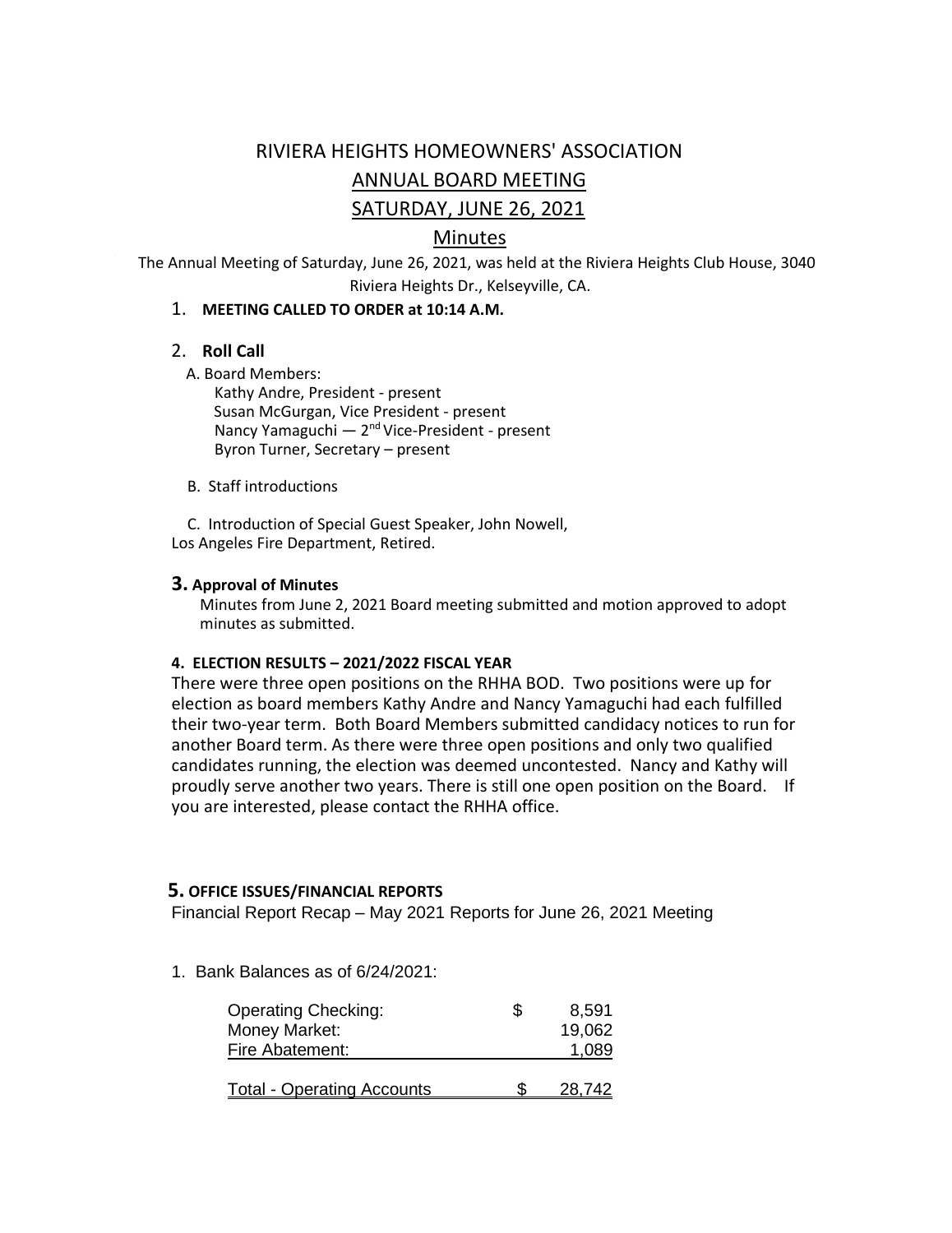| Umpqua Reserve Checking              | 4,492            |
|--------------------------------------|------------------|
| <b>Westamerica Reserve Checking:</b> | 185,033          |
| Reserve Fund CD:                     | 103,101          |
| <b>Total - Reserve Accounts</b>      | <u>\$292,626</u> |
| ARC:                                 |                  |

- 1. Total cash receipts through May were \$232,490. Of the total received, \$212,995 was for annual dues. Cash operating expenses through May were \$185,597 (25% administrative expense, 50% payroll expense, 16% property maintenance, 9% utilities).
- 2. On an accrual basis, total income in May was \$2,200, and expenses for the month were \$17,040. The major source of income for the month was fines and key replacement fees. Year-to-date, accrual income was \$241,800 and total expenses were \$195,490 plus a \$27,000 reserve contribution. The remaining \$27,000 reserve contribution was made in June.
- 3. Two properties with large outstanding balances were sold at a tax sale in June.
- 4. One property transfer was posted in May, bringing the total since July 2021 to 51.
- 5. 2021-2022 annual invoices were sent in June. A total of 634 properties were charged \$420 each in annual dues.
- 6. RHHA STAFF updates:
	- RHHA Collections Representative, Bruce Kupferman, was acknowledged for his work and expertise in collecting \$218,000 to date since he started part-time with RHHA in January 2017.
	- Bookeeper, Mary Terou, of Terou Business was recognized for her hard work and efforts in managing the bookkeeping needs for RHHA on a part-time basis.
	- Former Office Manager Jessica Johnson, an employee of RHHA for 10 + years, left us to start her new career in the U.S. Air Force and has just graduated boot camp.
	- Pool Supervisor Sophie Sells, also a long-time employee of RHHA, has opened her own business, Sophie's Day Spa in Kelseyville. We wish both Jess & Sophie much success in their new endeavors.
	- New Office Manager, Charlene Gayaldo, is doing a great job for RHHA, handling multiple major projects including budget, reserve study and annual disclosure preparation, coordinating opening of the swimming pool and responding to homeowner inquiries.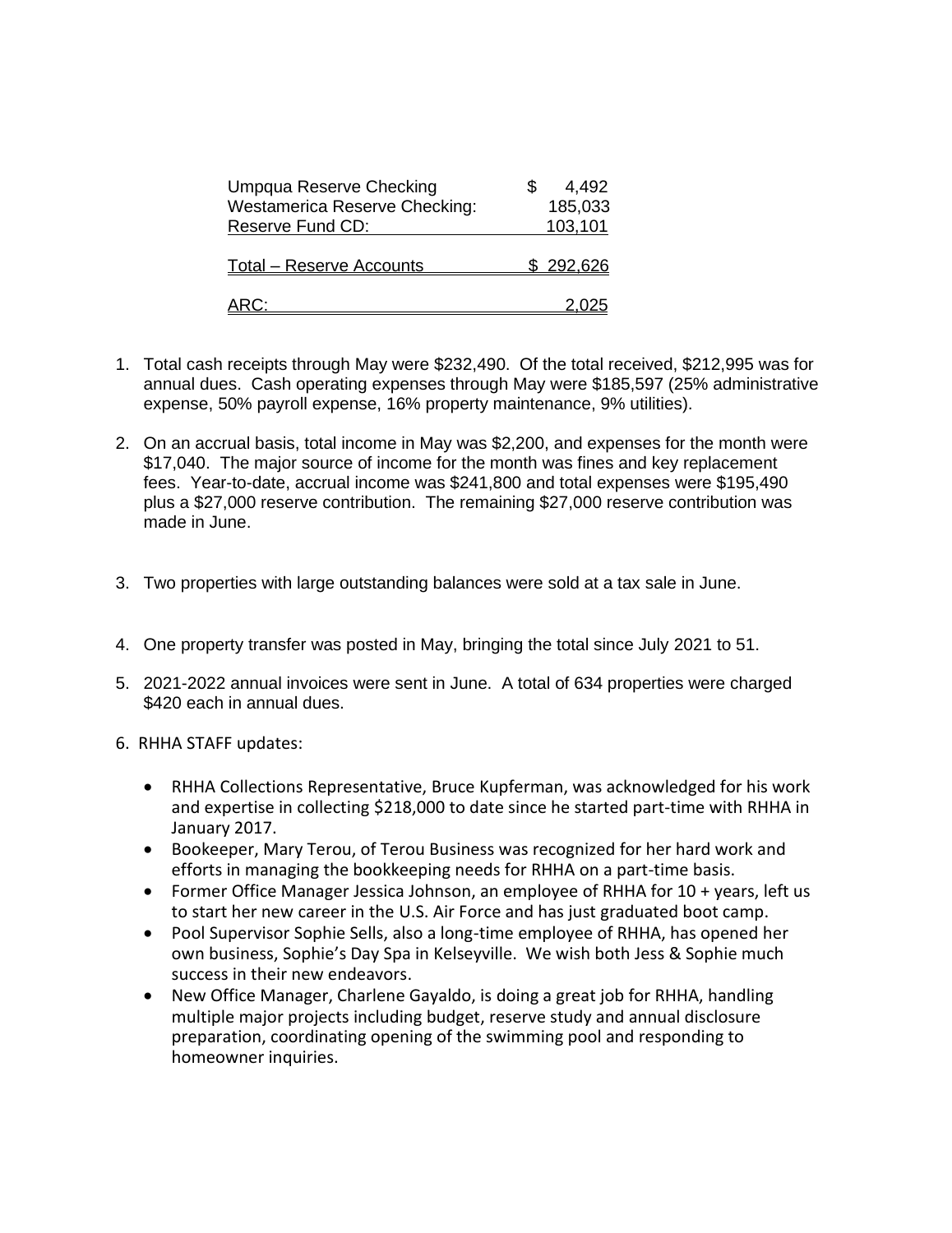- Long-time RHHA homeowner Marcie Cadora has been hired as Fire Abatement Coordinator and is working with multiple property owners to ensure fire safety compliance. Marcie's efforts are already showing very favorable results. This is a new job position created to handle the year-round workload involved in fire abatement.
- Riviera Heights homeowner, Chris Becker is the new RHHA part-time handyman and Groundskeeper. Chris did a great job in helping to prepare the swimming pool for opening Labor Day Weekend, including pool deck resealing and painting of Clubhouse sidewalks, as well as doing multiple necessary light repairs and projects around the Club House and RHHA common areas.
- RHHA pool monitors are helping to ensure that pool regulations are followed for everyone's safety and enjoyment. Special thanks to Craig for helping Chris with pool deck resurfacing and sidewalk painting.

#### PRESIDENT'S REPORT:

# **Club House – Update:**

A. With county and state mandated Covid restrictions now lifted, the Club House is once again available for rental by members for special events and for social events sponsored by The RHHA Entertainment Committee. Call the RHHA office for more information

# **B. Swimming Pool – update:**

County of Lake Environmental Health Department inspected the RHHA swimming pool and we received our permit to operate the pool, which opened May 29, 2021.

Goebel Pool Company, and our maintenance/groundskeeper, Chris Becker (who is a homeowner in Riviera Heights) and pool monitors did a great job in getting the pool ready to open for the summer season. Masks and social distancing are no longer required at the pool; the pool is opened for maximum capacity of 50 people and invited guests, as well as water aerobics, are now allowed. All other regular pool rules and regulations are in effect. The pool and barbecue area and bathrooms will remain closed on Mondays for deep cleaning until we have a better understanding of the impact of lifting COVID regulations. The BOD is considering options for a new pool cover as the current cover no longer meets safety standards.

**C. ARC -** Board Director Byron Turner reminded members to please submit ARC applications to the office for approval prior to starting any remodeling or New projects on the exterior of your property. Turner also thanked members For their patience in

#### **D. CODE ENFORCEMENT:**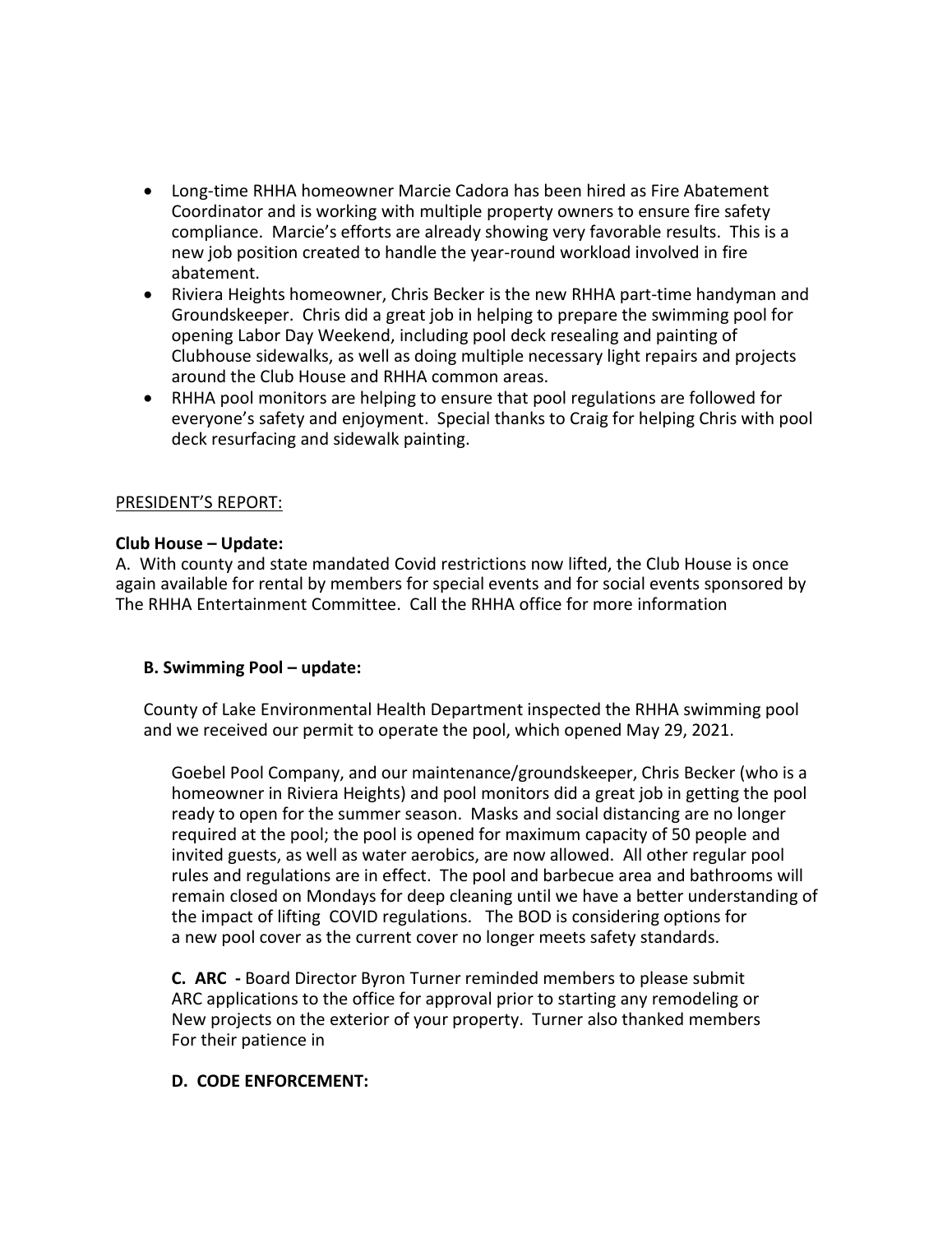## **E. SOCIAL COMMITTEE – UPDATE**

 The RHHA Social/Entertainment Committee is looking for volunteers to join In planning and implementing special events for RHHA members. Please Call the RHHA office if you are interested.

## **F. FIREWISE – update**:

- CLERC Grant – As previously announced, a joint grant was awarded to RHHA & Riviera West HOA by Clear Lake Environmental Resource Center. This is a two-part grant that includes (1) mitigation of existing CALFIRE fuel breaks that were previously created over the last four years as part of the Mt. Konocti Fire Fuel Interface Project and (2) removal of hazardous trees along main evacuation routes in both associations.

Gonzalez Brush Busters was hired to bring in an estimated 375 goats to clear brush and weeds along 35 acres of fuel break on land surrounding Riviera Heights. The project in Riviera Heights is nearing completion, at which time the goats will be moved to Riviera West to clear an additional 31 acres of land on the fuel breaks surrounding their association.

After review of bids, a contract for hazardous tree removal is in the process of being awarded to K & R Tree Specialists, Inc. Actual tree removal work will begin this August, with an estimated 45 trees to be removed in each association, for a total of 90 trees. The removal of these hazardous Grey and Knotty Cone pines will help to keep evacuation routes clear of falling trees and help to increase the chance of residents surviving a wildfire.

Kathy Andre expressed her gratitude to Phil Hartley, President of Riviera West HOA, and to Riviera Heights homeowner Debra Sommerfield, for their partnership and hard work over the past three years resulting in this major grant award. We are very grateful to CLERC for being awarded this \$189,000 grant amount to reduce fire fuel load and help protect both of our communities from wildfire. RHHA also hired Gonzalez Brush Buster to mitigate brush and weeds on the fire break located on common area land below Westridge Drive, which is in progress.

Firestation – update:

The North Konocti Fire Station 57 Taskforce, which was formed over a year ago,

continues our efforts with KFPD to increase rapid response time for fire and emergency medical incidents by increasing staff coverage for firefighters and emergency personnel; purchase needed equipment, and build a fire station within a five-mile radius of Riviera Heights and Buckingham. KFPD is working on a measure to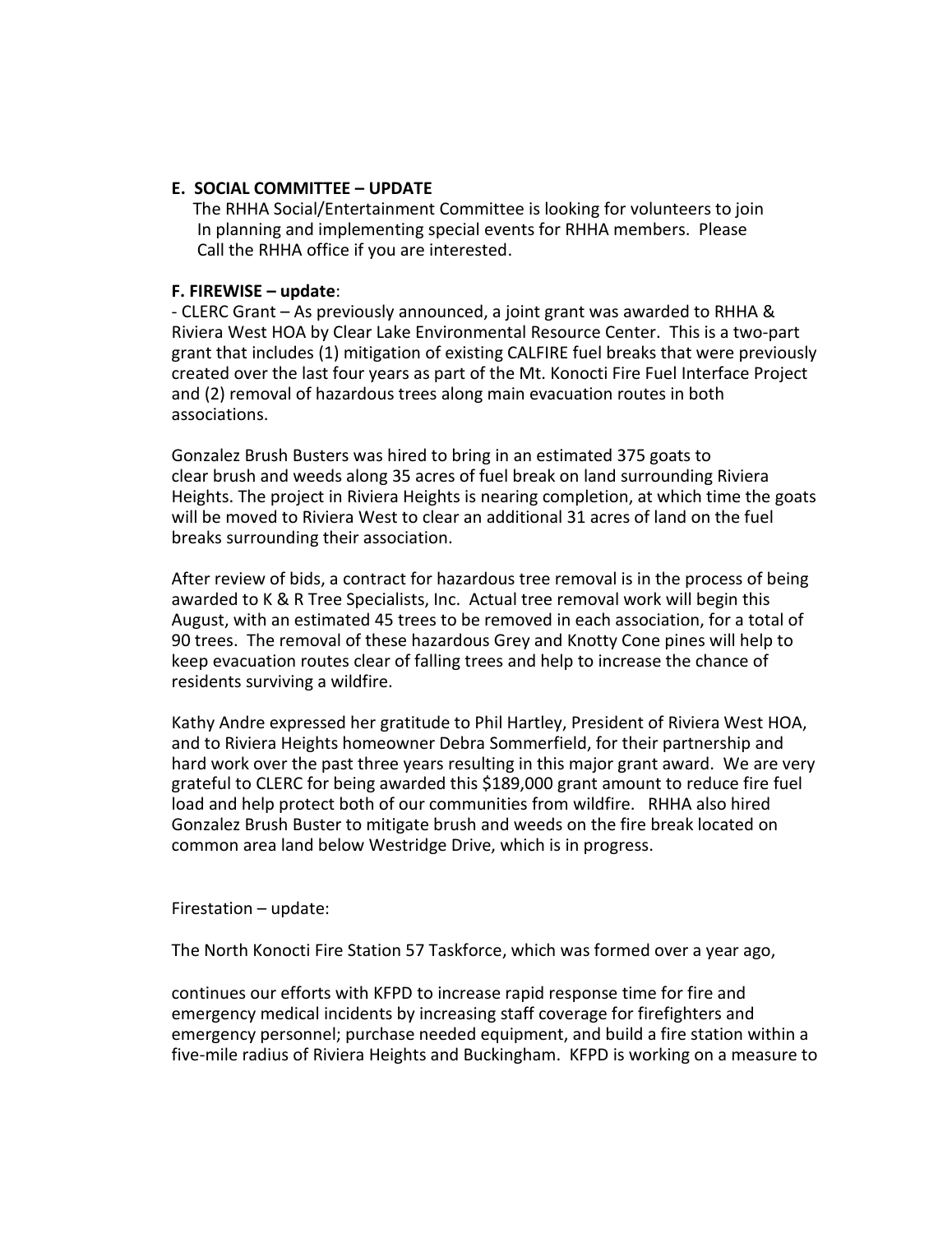generate needed funds for this project which is expected to go out to vote by registered voters within the Kelseyville Fire Protection District in December 2021. The Task Force will work together with Firefighter Union representatives from Kelseyville to promote awareness and support of this measure. It is critical that this measure passes to ensure increased medical and fire safety for everyone in the Kelseyville district.

- A. Guest Speaker: John Nowell Survivability Preparedness in the Event of a Wildfire. Key points:
	- IN AN EVACUATION THE BEST THING YOU CAN DO IS LEAVE! For your safety and the safety of first responders – evacuate Leave early during advisory evacuation or when a fire is headed your way.
	- Purchase an install a reflective address sign (very inexpensive) so that firefighters and medical personnel can find your house quickly in the event of an emergency.
	- Subscribe to NIXLE and Lake County Alert for wildfire emergency evacuation alerts and updates.
	- ZONE 117 New Evacuation Zone program for Sheriff's use in evacuating Lake County communities in the event of wildfire. Areas will be evacuated by ZONES as necessary. RHHA community is designated as ZONE/Area 117 for first responders.
	- Check out Firesafe Marin website, which has extensive information to help you prepare for Wildfire survivability.
	- Two Hands and Five Feet clear a five-foot safety zone around your house to prevent fire ignition from embers landing on flammable materials near your home. A five-foot zone around your house creates survivable space for you, first responders, and your property. This is one of the most important things you can do to prepare for wildfire. Generally, this is easy to do and is affordable.
	- Keep automobiles gassed up and out of garage, for a quick getaway.
	- Keep property well maintained, gutters clean, put mesh screen over gutters to prevent collecting of leaves.
	- Turn on lights when you leave so that fire fighters can find your house.
	- Don't hose down your roof, water will just shed off and not be effective
	- Leave doors unlocked so that firefighters have access to crawl space in attic (where embers can ignite fire)
	- Keep propane on.
	- Have a garden hose that will reach every inch of your property with a nozzle available.
	- Lay a ladder down for firefighters to use for roof access.
	- Fresh paint protects repaint exterior surfaces (including under decks)
	- Make sure there is nothing flammable stored under your deck.